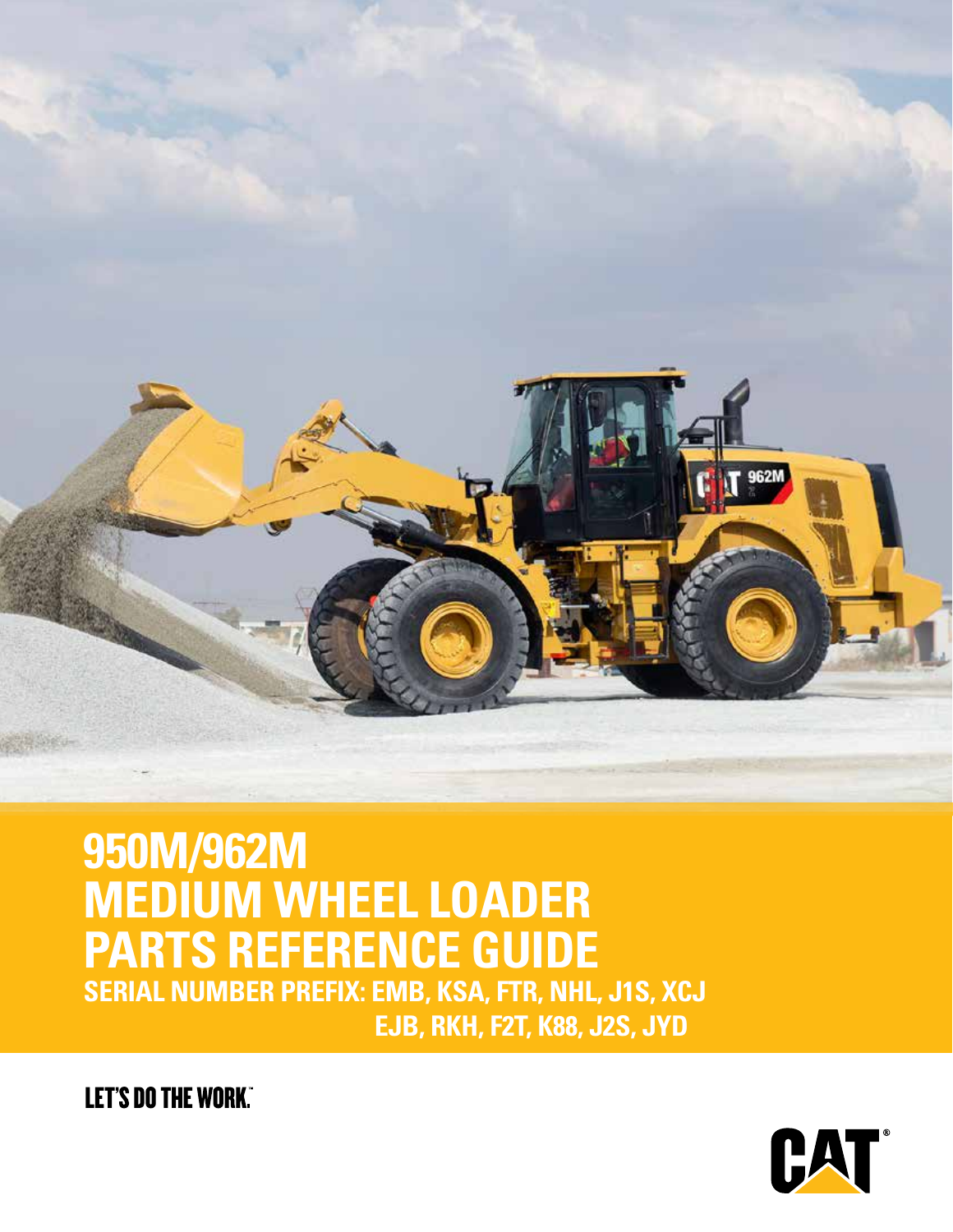| SCHEDULED MAINTENANCE PARTS |                            |
|-----------------------------|----------------------------|
|                             | <b>GREASES</b>             |
|                             | <b>PLANNED MAINTENANCE</b> |

This guide is designed to provide you with a quick reference for the parts and part numbers you need to keep your Cat medium wheel loader operating at peak efficiency. Always read and understand the machine's Operation and Maintenance Manual prior to performing any type of maintenance.

#### **MAINTENANCE**

Proactive preventative maintenance extends the life of your machine and protects your investment. Only Caterpillar knows Cat equipment's filtration and lubrication requirements and offers parts kits to match your machine's maintenance cycles.

#### **REPLACEMENT PARTS**

Proper maintenance minimizes the need for repair and replacement. In the event that replacement parts are required, the use of genuine Cat parts helps maximize machine performance and maintains high resale value. Other parts may not meet certain original equipment specifications.

Thank you for selecting the Cat**®** Medium Wheel Loader.

## **PROTECT YOUR INVESTMENT WITH GENUINE CAT® PARTS**

| <b>WEAR PARTS</b>                    |
|--------------------------------------|
| <b>COMMON GROUND ENGAGING TOOLS</b>  |
| <b>MINOR REPAIR PARTS</b>            |
| <b>CAB GLASS AND ACCESSORIES</b>     |
| <b>MIRRORS, LIGHTS, AND FUSES</b>    |
| <b>OCCASIONAL REPAIR PARTS</b>       |
| <b>ENGINE PARTS</b>                  |
| <b>PUMPS AND MOTORS</b>              |
| <b>CYLINDERS</b>                     |
| <b>LINKAGE</b>                       |
| LINKAGE PINS, BEARINGS, AND HARDWARE |



#### **GREASES GREASES FOR UNIQUE APPLICATIONS AND ENVIRONMENTS**

| <b>Cat Arctic</b><br><b>Platinum</b>                               | <b>Cat Desert</b><br>Gold                                   | Cat<br><b>Multipurpose</b> |
|--------------------------------------------------------------------|-------------------------------------------------------------|----------------------------|
| <b>Cat Extreme</b><br><b>Application</b><br><b>Grease - Arctic</b> | <b>Cat Extreme</b><br><b>Application Grease</b><br>- Desert | <b>Cat Utility Grease</b>  |
| 0                                                                  | 2                                                           | 2                          |
| 230                                                                | 280                                                         | 260                        |
| $-35$ to $+40$                                                     | $-30$ to $+50$                                              | $-30$ to $+40$             |
| Semi-Synthetic                                                     | <b>Mineral</b>                                              | <b>Mineral</b>             |
| <b>Dark Grey</b>                                                   | <b>Dark Grey</b>                                            | <b>Blue</b>                |
| 508-2184                                                           | 452-6016                                                    | 452-6011                   |
|                                                                    |                                                             |                            |
| 508-2187                                                           | 452-6019                                                    | 452-6014                   |
| 508-2186                                                           | 452-6018                                                    | 452-6013                   |
| 508-2185                                                           | 452-6017                                                    | 452-6012                   |



|                                    | <b>STANDARD MAINTENANCE GREASES</b>                  |                                                      |                                                  | <b>GREASES FOR UNIQUE APPLICATIONS AND ENVIRONMED</b> |                                                                    |                                                             |                            |
|------------------------------------|------------------------------------------------------|------------------------------------------------------|--------------------------------------------------|-------------------------------------------------------|--------------------------------------------------------------------|-------------------------------------------------------------|----------------------------|
| <b>Previous Cat Product Name</b>   | <b>Cat Ultra5</b><br>Moly #1                         | <b>Cat Ultra5</b><br>Moly #2                         | <b>Cat Advanced</b><br>3 Moly                    |                                                       | <b>Cat Arctic</b><br><b>Platinum</b>                               | <b>Cat Desert</b><br>Gold                                   | Cat<br><b>Multipurpose</b> |
| <b>Current Cat Product Name</b>    | <b>Cat Extreme</b><br><b>Application</b><br>Grease 1 | <b>Cat Extreme</b><br><b>Application</b><br>Grease 2 | <b>Cat Prime</b><br><b>Application</b><br>Grease |                                                       | <b>Cat Extreme</b><br><b>Application</b><br><b>Grease - Arctic</b> | <b>Cat Extreme</b><br><b>Application Grease</b><br>- Desert | <b>Cat Utility Grea</b>    |
| <b>Grade (NLGI)</b>                | 1                                                    | $\mathbf{2}$                                         | $\mathbf 2$                                      |                                                       | $\mathbf 0$                                                        | $\mathbf 2$                                                 | $\mathbf{2}$               |
| <b>Melting point (deg C)</b>       | $>260$                                               | $>260$                                               | 260                                              |                                                       | 230                                                                | 280                                                         | 260                        |
| <b>Ambient Temperature (deg C)</b> | $-35$ to $+40$                                       | $-30$ to $+50$                                       | $-20$ to $+40$                                   |                                                       | $-35$ to $+40$                                                     | $-30$ to $+50$                                              | $-30$ to $+40$             |
| <b>Base Oil Type</b>               | <b>Mineral</b>                                       | <b>Mineral</b>                                       | <b>Mineral</b>                                   |                                                       | <b>Semi-Synthetic</b>                                              | <b>Mineral</b>                                              | <b>Mineral</b>             |
| <b>Color</b>                       | <b>Dark Gray</b>                                     | <b>Dark Gray</b>                                     | <b>Dark Gray</b>                                 |                                                       | <b>Dark Grey</b>                                                   | <b>Dark Grey</b>                                            | <b>Blue</b>                |
| Cartridge (390 g / 14 oz)          | 452-5996                                             | 452-6001                                             | 452-6006                                         |                                                       | 508-2184                                                           | 452-6016                                                    | 452-6011                   |
| Plastic Pail (5 kg / 11 lb)        | $\sim$                                               | $\overline{\phantom{0}}$                             | $\overline{\phantom{0}}$                         |                                                       |                                                                    | $\overline{\phantom{a}}$                                    |                            |
| Plastic Pail (16 kg / 35 lb)       | 452-5999                                             | 452-6004                                             | 452-6009                                         |                                                       | 508-2187                                                           | 452-6019                                                    | 452-6014                   |
| Keg (55 kg / 120 lb)               | 452-5998                                             | 452-6003                                             | 452-6008                                         |                                                       | 508-2186                                                           | 452-6018                                                    | 452-6013                   |
| Drum (180 kg / 400 lb)             | 452-5997                                             | 452-6002                                             | 452-6007                                         |                                                       | 508-2185                                                           | 452-6017                                                    | 452-6012                   |



#### **GREASES 950M / 962M**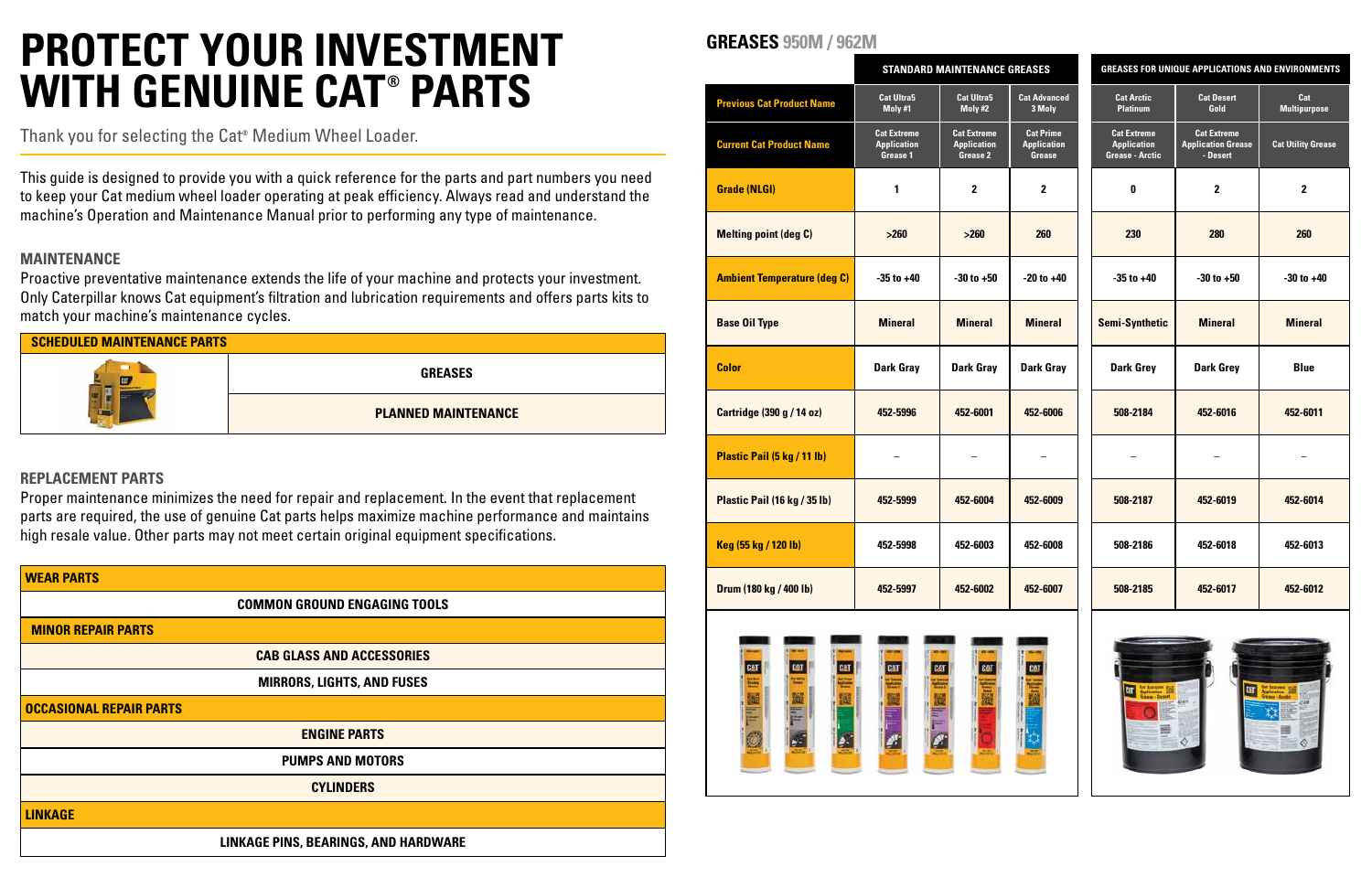#### **PLANNED MAINTENANCE**

|                    |                                         | <b>Every 50 Hours</b>               | <b>Initial 500 Hours</b><br><b>Every 500 Hours</b> |                            |                                                                                                                                     | <b>Every 1000 Hours</b> |                                 |                                                           |                                        |                          |                       |                                |
|--------------------|-----------------------------------------|-------------------------------------|----------------------------------------------------|----------------------------|-------------------------------------------------------------------------------------------------------------------------------------|-------------------------|---------------------------------|-----------------------------------------------------------|----------------------------------------|--------------------------|-----------------------|--------------------------------|
|                    | <b>MEDIUM WHEEL LOADER</b>              | <b>Clean/Replace Cab Air Filter</b> | <b>Transmission Oil Filter</b>                     | <b>Primary Fuel Filter</b> | <b>Secondary Fuel Filter</b><br><b>Hydraulic System Oil Filters</b><br><b>Fuel System Filter</b><br><b>Engine Oil/Filter Change</b> |                         |                                 |                                                           |                                        |                          |                       | <b>Transmission Oil Filter</b> |
| <b>Sales Model</b> | <b>Serial Number Prefix</b>             | <b>Cab Air Filter</b>               | <b>Filter Element</b>                              | <b>Water Separator</b>     | <b>Filter Element</b>                                                                                                               | In-Line                 | <b>Filter</b><br><b>Element</b> | <b>Oil Quantity - Liter (Gallon)</b><br><b>DEO-ULS TM</b> | <b>Hydraulic Tank</b><br><b>Return</b> | Hydraulic Service Center | <b>Filter Element</b> |                                |
| 950M               | $ $ EMB, KSA, FTR, NHL, J1S, $ $<br>XCJ | 290-2287                            | 389-1079                                           | 479-4131                   |                                                                                                                                     | 525-6206                | 462-1171                        | 22(5.8)                                                   | 376-1288                               | 436-3443                 | 389-1079              |                                |
| 962M               | EJB, RKH, F2T, K88, J2S,<br>JYD         |                                     |                                                    |                            | 360-8958                                                                                                                            |                         |                                 |                                                           |                                        |                          |                       |                                |



|                    |                                               | Every 3000 Hou<br><b>Every 2000 Hours</b>     |                 |                                              |                 |                                         |                 |                                                     |                                                            |                                |                                       |
|--------------------|-----------------------------------------------|-----------------------------------------------|-----------------|----------------------------------------------|-----------------|-----------------------------------------|-----------------|-----------------------------------------------------|------------------------------------------------------------|--------------------------------|---------------------------------------|
|                    | <b>MEDIUM WHEEL LOADER</b>                    | <b>Hydraulic Tank</b><br><b>Fuel Tank Cap</b> |                 | <b>Front Differential Oil Change</b>         |                 |                                         |                 | <b>Rear Differential Oil Change</b>                 |                                                            | <b>Transmission Oil Change</b> | <b>Hydraulic Oil</b><br><b>Change</b> |
| <b>Sales Model</b> | <b>Serial Number Prefix</b>                   | <b>Filter</b>                                 | <b>Breather</b> | <b>Oil Quantity - Liter</b><br>(Gallon) TDTO | <b>Additive</b> | Oil Quantity - Liter (Gal-<br>lon) TDTO | <b>Additive</b> | <b>Oil Quantity - Liter (Gallon)</b><br><b>SATO</b> | <b>HYDO Advance</b><br><b>Quantity - Liter</b><br>(Gallon) |                                |                                       |
| 950M               | $\mid$ EMB, KSA, FTR, NHL, J1S, $\mid$<br>XCJ | 350-7735                                      | 346-8340        | 43 (15.6)                                    | 1U-9891         | 43 (15.6)                               | 1U-9891         | 43 (11.4)                                           | 125(33)                                                    |                                |                                       |
| 962M               | EJB, RKH, F2T, K88, J2S,<br>JYD               |                                               |                 |                                              |                 |                                         |                 |                                                     |                                                            |                                |                                       |

|                    | <b>MEDIUM WHEEL LOADER</b>      | <b>Every 3 Years</b> | <b>Every 5000 Hours</b>               |                     |                                    | Every 6000 Hours                          | <b>Every</b><br>10000<br><b>Hours</b>          | Every 12000 Hours                                 |
|--------------------|---------------------------------|----------------------|---------------------------------------|---------------------|------------------------------------|-------------------------------------------|------------------------------------------------|---------------------------------------------------|
|                    |                                 | <b>Seat Belt</b>     | <b>Diesel Exhaust Filter</b><br>(DEF) | <b>DEF Injector</b> | Replace<br><b>Air Conditioning</b> | <b>Replace CAT ELC</b><br><b>Extender</b> | <b>DEF</b><br><b>Manifold</b><br><b>Filter</b> | <b>Cat Extended Life Coolant</b><br><b>Change</b> |
| <b>Sales Model</b> | <b>Serial Number Prefix</b>     | Replace              | <b>Filter</b>                         | Injector            | A/C Reciever/Dryer                 | Replace                                   | <b>Filter</b>                                  | <b>Coolant Quantity - Liter</b><br>(Gallon)       |
| 950M               | EMB, KSA, FTR, NHL, J1S,<br>XCJ |                      |                                       | 460-9257            | 355-1793                           | 119-3075                                  | 584-8135                                       |                                                   |
| 962M               | EJB, RKH, F2T, K88, J2S,<br>JYD | 528-7195             | 378-3187                              |                     |                                    |                                           |                                                | 59 (15.6)                                         |

| <b>MEDIUM WHEEL LOADER</b> |                                 | <b>As Required</b>               |                  |                        |                               |  |  |  |
|----------------------------|---------------------------------|----------------------------------|------------------|------------------------|-------------------------------|--|--|--|
|                            |                                 | <b>Replace Engine Air Filter</b> |                  | <b>Replace Battery</b> | <b>Replace Ether Starting</b> |  |  |  |
| <b>Sales Model</b>         | <b>Serial Number Prefix</b>     | <b>Primary</b>                   | <b>Secondary</b> | <b>Quantity 2</b>      | <b>Aid Cylinder</b>           |  |  |  |
| 950M                       | EMB, KSA, FTR, NHL, J1S,<br>XCJ |                                  |                  |                        |                               |  |  |  |
| 962M                       | EJB, RKH, F2T, K88, J2S,<br>JYD | 577-1433                         | 337-0790         | 153-5710               | 239-1134                      |  |  |  |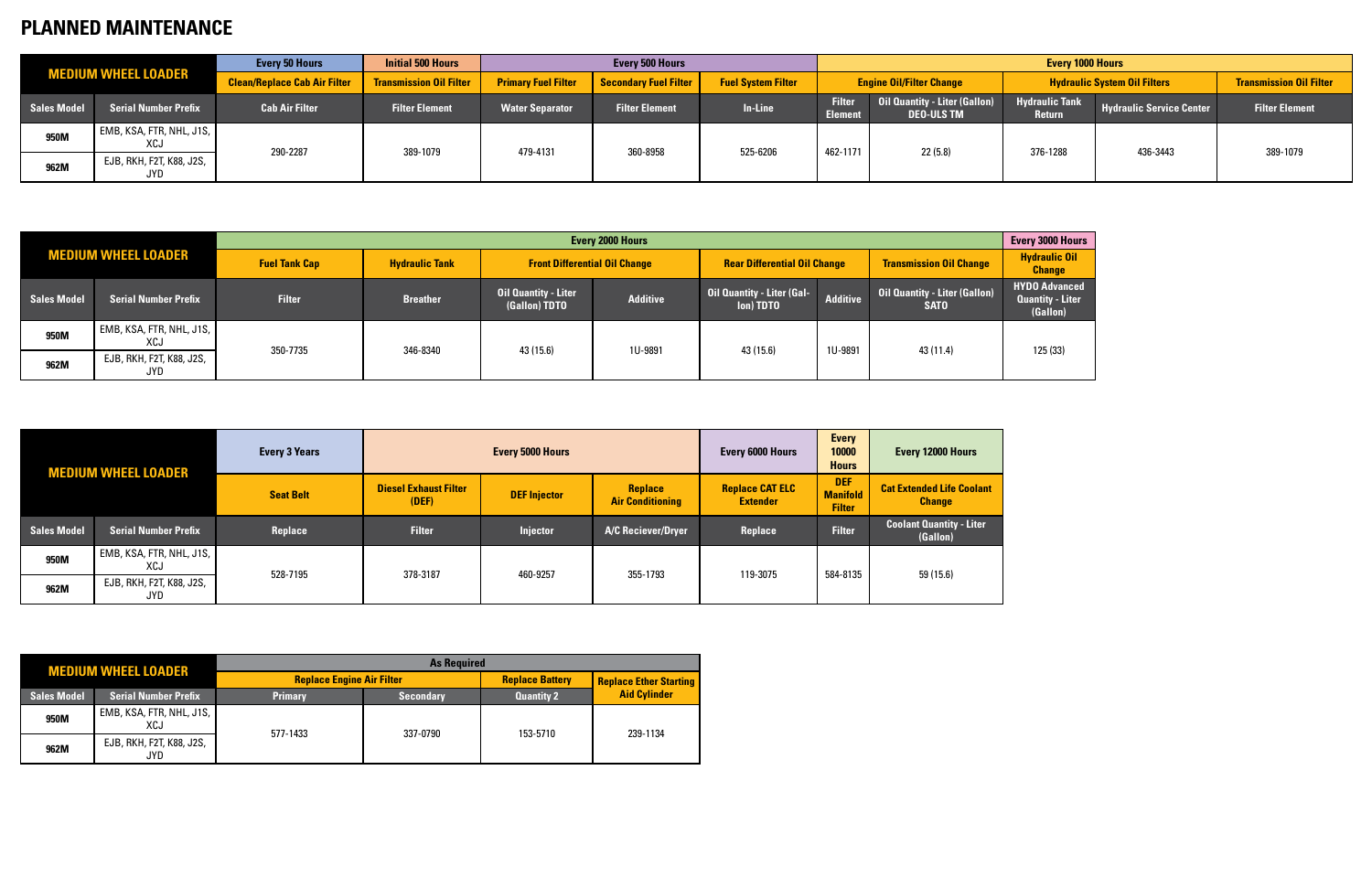#### **CAT ADVANSYS™ TIP AND ADAPTER SYSTEM** BUILT TO DELIVER MAXIMUM PRODUCTIVITY AND THE LOWEST BUCKET LIFE CYCLE COST IN THE TOUGHEST APPLICATIONS.

Cat Advansys™ is built for machine productivity, balancing tip wear material and penetration requirements. Integrated hammerless retention ensures you are back to work in minutes without a separate retainer.

#### **PERFORMANCE AND PRODUCTIVITY**

Heavy abrasion and heavy penetration designs have more usable wear material while maintaining profile during the full life of the tip.

### **BALANCED EDGE SYSTEMS FOR EVERY APPLICATION.**

Finding the best solution for your bucket and application is easy with Cat's broad portfolio of edge options. Increase your machine's productivity by reducing operating costs and maintenance interval costs.

#### **COMMON GROUND ENGAGING TOOLS (GET) 950M / 962M CAT ADVANSYS™**

We have G.E.T. for your bucket, no matter the application or environment. Maximum wear life and breakage resistance is possible with our steel alloy that can endure 2 times the heat and pressure of traditional cutting edge steel products. Consult your local Cat dealer to help determine the best cutting edge system for your application to give you the lowest cost per hour.

Cat offers a range of work tools including loading and specialty buckets to fit the 950M /962M wheel loader. These tools configure the machine to fit a wide range of applications, giving customers the efficiency and performance they demand. Contact your local Cat sales representative or refer to Parts.Cat.com for additional information.

#### **EXTEND BUCKET LIFE CYCLE**

Adapter design directs material flow over adapter strap, which can extend adapter service life and bucket life cycle.

#### **ENHANCE JOB SITE SAFETY**

Hammerless system. A 3/4 inch retainer lock requires no special tools for installation and removal.

| <b>Adapters</b>       |          |
|-----------------------|----------|
| <b>Flushmount</b>     | 505-4040 |
| <b>Center Bolt-on</b> | 505-4041 |
| <b>Center Bolt-on</b> | 505-4042 |
| <b>Right Bolt-on</b>  | 505-4043 |
| <b>Left Bolt-on</b>   | 505-4044 |
|                       |          |

| <b>Cutting Edge</b>                                | 113.6" (2886mm)          | 119.4" (3032mm) | 125.7" (3193mm)          |
|----------------------------------------------------|--------------------------|-----------------|--------------------------|
| <b>Full Cutting Edge - Bolt-On</b>                 |                          |                 |                          |
| 30mm Bolt-On Cutting Edge                          |                          |                 |                          |
| <b>End Right</b>                                   | -                        | 233-1852        | -                        |
| <b>End Left</b>                                    |                          | 233-1853        |                          |
| <b>End</b>                                         | $(2)$ 4T-8101            |                 |                          |
| <b>Center</b>                                      | (2) 139-9230             | (2) 1U-0593     |                          |
| <b>Plow Bolt</b>                                   | $(12)$ 4F-4042           | $(10)$ 5P-8823  |                          |
| <b>Nut</b>                                         | $(12)$ 2J-3507           | $(10)$ 3K-9770  |                          |
| 35mm Bolt-On Cutting Edge HD                       |                          |                 |                          |
| <b>Heavy Duty End</b>                              | (2) 132-1033             |                 | $(2)$ 167-7430           |
| <b>Heavy Duty Center</b>                           | $(2)$ 135-9666           |                 | $(2)$ 140-6823           |
| <b>Plow Bolt</b>                                   | $(12)$ 4F-4042           |                 | $(12) 5P-8823$           |
| <b>Nut</b>                                         | $(12)$ 2J-3507           |                 | $(12)$ 3K-9770           |
| 30mm Bolt-On A.R.M. Cutting Edge                   |                          |                 |                          |
| <b>End Right</b>                                   | 9W-3488                  | $\equiv$        | $\overline{\phantom{0}}$ |
| <b>End Left</b>                                    | 9W-3489                  | $\equiv$        |                          |
| <b>Center Right</b>                                | 138-0673                 |                 |                          |
| <b>Center Left</b>                                 | 138-0672                 |                 |                          |
| <b>Plow Bolt</b>                                   | $(12)$ 4F-4042           |                 |                          |
| Nut                                                | $(12)$ 2J-3507           |                 |                          |
| 30mm Bolt-On Cutting Edge Heavy Duty End Segements |                          |                 |                          |
| <b>Heavy Duty End</b>                              |                          | $(2)$ 3G-6395   | $(2)$ 3G-6395            |
| <b>Center</b>                                      | $=$                      | $(2)$ 1U-0593   | $(2)$ 100-6668           |
| <b>Plow Bolt</b>                                   |                          | $(10)$ 5P-8823  | $(12) 5P-8823$           |
| <b>Nut</b>                                         | $\overline{\phantom{0}}$ | (10) 3K-9770    | (12) 3K-9770             |
| Other GET                                          |                          |                 |                          |
| <b>Top Mounted Base Edge Ware Plate</b>            |                          |                 |                          |
| <b>Level Cut End Bit</b>                           | $(2)$ 4T-6659            |                 | $(2)$ 3G-4285            |
| <b>Cutting Edge</b>                                | 4T-0731                  |                 | 4T-3017                  |
| <b>Plow Bolt</b>                                   | $(19)$ 4F-7827           |                 | $(23)$ 4F-7827           |
| <b>Nut</b>                                         | (19) 2J-3506             |                 | (23) 2J-3506             |
| <b>Corner Guard</b>                                |                          |                 |                          |
| <b>Corner Guard Right</b>                          | 253-0062                 | 253-0062        | 253-0064                 |
| <b>Corner Guard Left</b>                           | 253-0063                 | 253-0063        | 253-0065                 |
| <b>Plow Bolt</b>                                   | $(4)$ 8T-9079            | $(4)$ 8T-9079   | $(4)$ 6V-6535            |
| <b>Nut</b>                                         | $(4)$ 3K-9770            | (4) 3K-9770     | (4) 3K-9770              |

| <b>Tips</b>                               |          |
|-------------------------------------------|----------|
| <b>Heavy Abrasion</b>                     | 505-3981 |
| <b>Heavy</b><br><b>Penetration</b>        | 505-3980 |
| <b>Heavy Duty</b>                         | 505-3982 |
| General<br><b>Purpose</b>                 | 505-3984 |
| <b>Heavy Duty</b><br>Long Life (ARM)      | 505-3983 |
| <b>Leveling Edge</b><br><b>Conversion</b> | 505-3985 |

| These are common base edge widths, however, there may be similar base edges that the parts listed do not fit. Contact your Cat dealer. |
|----------------------------------------------------------------------------------------------------------------------------------------|
| This is a limited list of GET, other styles and configurations are available. Contact your Cat dealer for more information.            |

|                                         | <b>Bucket Width</b>      |                          |                 |  |  |  |  |  |
|-----------------------------------------|--------------------------|--------------------------|-----------------|--|--|--|--|--|
| <b>Cutting Edge</b>                     | 113.6" (2886mm)          | 119.4" (3032mm)          | 125.7" (3193mm) |  |  |  |  |  |
| <b>Segments for Use Between Tips</b>    |                          |                          |                 |  |  |  |  |  |
| 30mm Bolt-On Segments                   |                          |                          |                 |  |  |  |  |  |
| <b>Edge Segment Outer</b>               | $(2)$ 263-7545           | $(2)$ 308-3054           | $(2)$ 308-4322  |  |  |  |  |  |
| <b>Edge Segment Inner</b>               | $(5)$ 140-7601           | $(5)$ 4T-6699            | $(5)$ 100-6666  |  |  |  |  |  |
| <b>Plow Bolt</b>                        | $(14)$ 4F-4042           | $(14) 5P-8823$           | $(14) 5P-8823$  |  |  |  |  |  |
| <b>Nut</b>                              | $(14)$ 2J-3507           | $(14)$ 3K-9770           | $(14)$ 2J-3506  |  |  |  |  |  |
| <b>35mm Bolt-On Segments</b>            |                          |                          |                 |  |  |  |  |  |
| <b>Edge Segment</b>                     | $\overline{\phantom{m}}$ | $\overline{\phantom{0}}$ | $(2)$ 140-6870  |  |  |  |  |  |
| <b>Edge Segment</b>                     | $\overline{\phantom{m}}$ |                          | $(5)$ 310-4067  |  |  |  |  |  |
| <b>Plow Bolt</b>                        |                          |                          | $(14) 5P-8823$  |  |  |  |  |  |
| <b>Nut</b>                              |                          |                          | $(14)$ 3K-9770  |  |  |  |  |  |
| <b>30mm Bolt-On Half Arrow Segments</b> |                          |                          |                 |  |  |  |  |  |
| <b>Bolt-on Half Arrow</b>               | -                        | $(7)$ 313-5548           | $(7)$ 313-5550  |  |  |  |  |  |
| <b>Plow Bolt</b>                        | -                        | $(14) 5P-8823$           | $(14) 5P-8823$  |  |  |  |  |  |
| <b>Nut</b>                              |                          | $(14)$ 3K-9770           | $(14)$ 3K-9770  |  |  |  |  |  |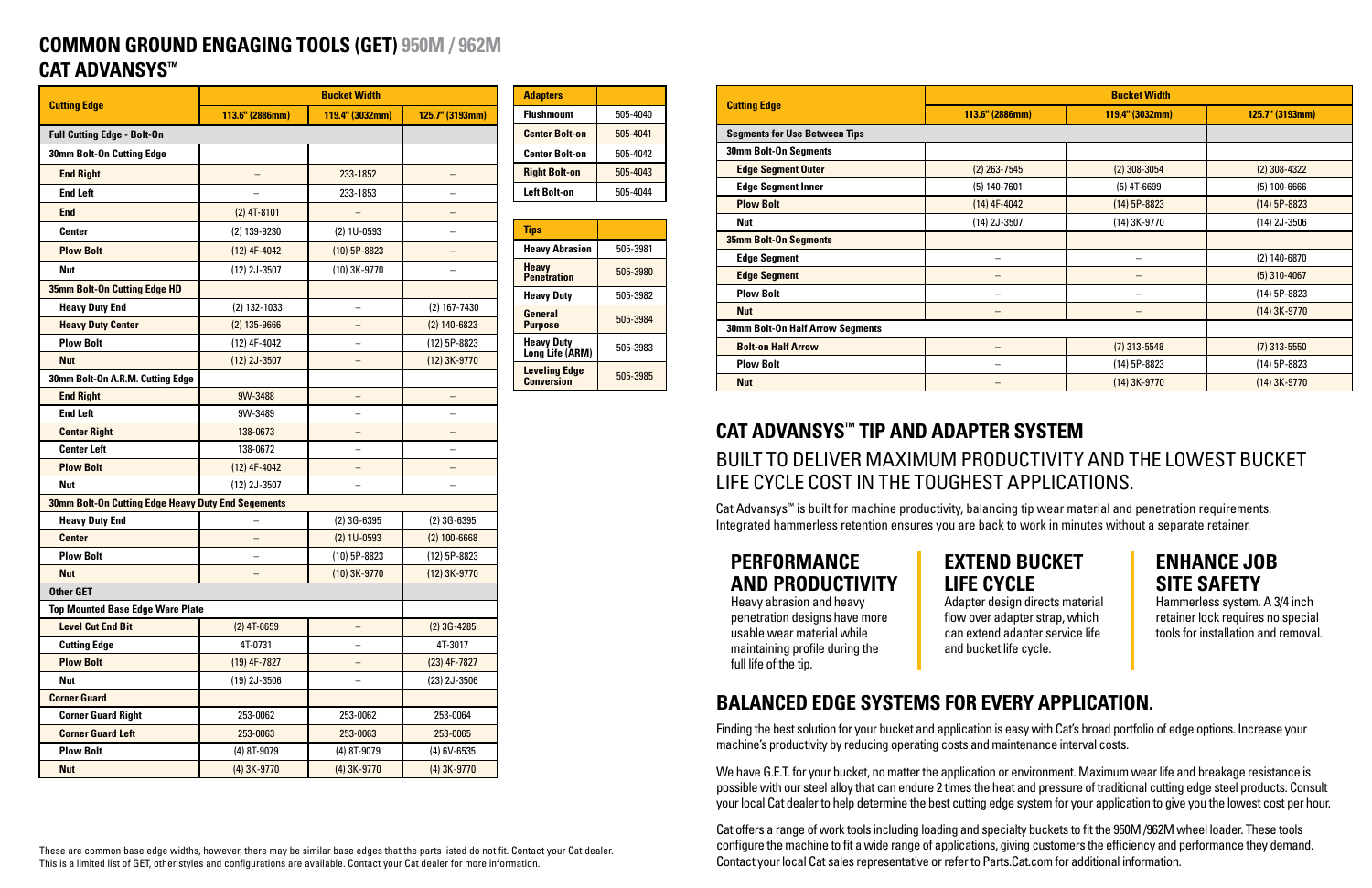#### **CAB GLASS AND ACCESSORIES**

#### **MIRRORS, LIGHTS, FUSES**

#### **CYLINDERS**

#### **ENGINE PARTS**

#### **PUMPS AND MOTORS**

| <b>Cab Glass and Accessories</b>   | <b>Part Number</b>    |
|------------------------------------|-----------------------|
| <b>Rear Glass</b>                  | 369-8763              |
| Rear Glass (Right)                 | 369-8764              |
| Rear Glass (Left)                  | 369-8765              |
| <b>Front Glass</b>                 | 461-3174              |
| <b>Front Glass (Right)</b>         | 291-4819              |
| <b>Front Glass (Left)</b>          | 291-4820              |
| Cab Door Glass (Left)              | 462-6225              |
| Left Sliding Glass Window          | 491-4995              |
| <b>Left Fixed Glass Window</b>     | 392-3985              |
| <b>Right Sliding Glass Window</b>  | 491-4996              |
| <b>Right Fixed Glass Window</b>    | 394-5939              |
| <b>Wiper Blade Assembly, Front</b> | 152-6641              |
| Wiper Blade Assembly, Rear         | 189-8610              |
| <b>Seat Belt</b>                   | 528-7195              |
| Radio AM/FM                        | 583-8197 and 585-1577 |
| Radio-Antenna Assembly             | 8E-1118               |

| <b>Mirrors</b>                 | <b>Part Number</b> |
|--------------------------------|--------------------|
| <b>Exterior Mirror</b>         | 372-8075           |
| Rear Mirror, Exterior - Heated | 372-8076           |

| <b>Lights</b>                     | <b>Part Number</b> |
|-----------------------------------|--------------------|
| Cab Flood Lamp, Front (HID)       | 324-3740           |
| Cab Flood Lamp, Rear (HID)        |                    |
| Cab Flood Lamp, Front (Halogen)   | 339-3505           |
| Cab Flood Lamp, Rear (Halogen)    |                    |
| Dome Lamp                         | 107-6032           |
| Stop and Tail Lamp                | 392-4634           |
| Head and Signal Lamp (Right)      | 344-3455           |
| Head and Signal Lamp (Left)       | 344-3456           |
| Head and Signal Lamp, Right (LED) | 525-5297           |
| Head and Signal Lamp, Left (LED)  | 525-5298           |
| Indicator Lamp                    | 392-4634           |
| <b>Warning Beacon Lamp</b>        | 371-2241           |

| <b>Fuses/Relay</b>    | <b>Part Number</b> |
|-----------------------|--------------------|
| Fuse-10 Amp           | 113-8490           |
| Fuse-15 Amp           | 113-8491           |
| Fuse-20 Amp           | 113-8492           |
| <b>Relay Assembly</b> | 248-2841           |

| <b>Engine Components</b>   | <b>Part Number</b> | <b>Remanufacture</b> |
|----------------------------|--------------------|----------------------|
| <b>Water Pump</b>          | 397-5682           |                      |
| Engine Oil Pump            | 374-7136           |                      |
| <b>Fuel Transfer Pump</b>  | 446-5411           |                      |
| <b>Starter</b>             | 354-5671           | 20R-4877             |
| Injector Pump              | 370-7282           | 20R-2478             |
| Alternator                 | 352-4700           | 20R-0959             |
| Compressor                 | 320-1291           |                      |
| <b>Fuel Injection Pump</b> | 368-9041           | 20R-4782             |
| Turbocharger (Smaller)     | 556-7935           |                      |
| Turbocharger (Larger)      | 457-3636           |                      |

| <b>Major Components</b>                | <b>Part Number</b> | <b>Remanufacture</b> |
|----------------------------------------|--------------------|----------------------|
| <b>Steering Piston Pump</b>            | 455-1846           | 20R-8885             |
| <b>Implement Piston Pump</b>           | 506-3700           | 11R-0186             |
| Brake Piston and Hydraulic Fan<br>Pump | 430-9005           |                      |
| <b>Fan Motor</b>                       | 246-6152           |                      |
| Fan Pump                               | 419-8920           | 20R-1845             |
| Fan Motor (VPF)                        | 575-6895           |                      |
| <b>Secondary Steering Pump</b>         | 378-4323           |                      |
| <b>Engine Mounted Powertrain Pump</b>  | 362-9554           |                      |
| Transmission                           | 357-1577           |                      |
| Diesel Exhaust Fluid (DEF) Pump        | 591-2386           | 20R-9603             |

| <b>Cylinders</b>         | <b>Part Number</b> |
|--------------------------|--------------------|
| <b>Tilt Cylinder</b>     | 347-5542           |
| Tilt Cylinder, High Lift | 347-5543           |
| Lift Cylinder            | 347-5536           |
| <b>Steering Cylinder</b> | 395-0394           |
|                          |                    |

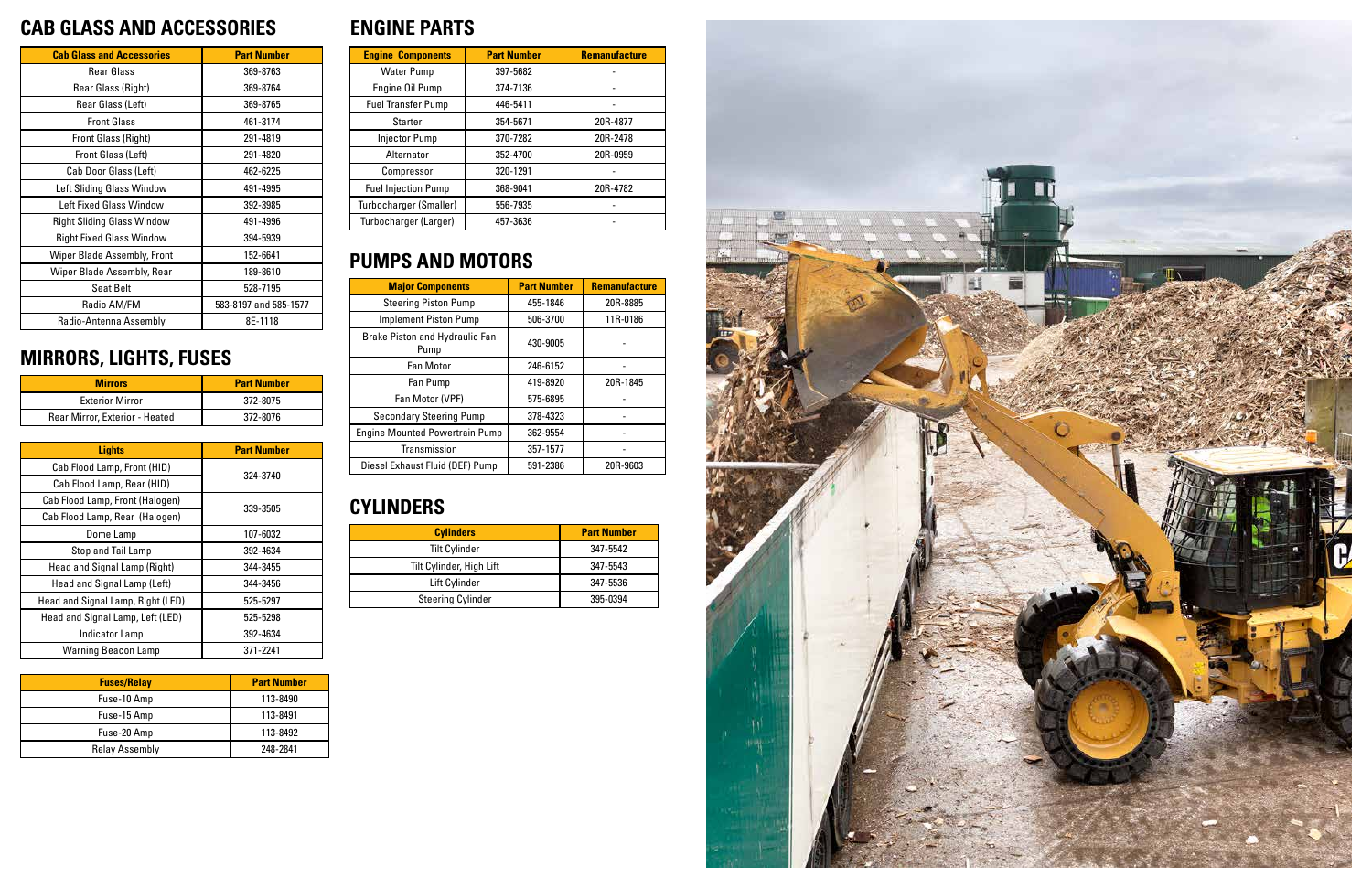#### **WHEEL LOADER LINKAGE CONFIGURATION**



#### **LINKAGE PINS**

| Pin<br><b>Name</b> | <b>Location</b>                         |  |  |  |  |  |  |  |
|--------------------|-----------------------------------------|--|--|--|--|--|--|--|
| A                  | <b>Loader Arm to Front Frame</b>        |  |  |  |  |  |  |  |
| в                  | Loader Arm to Coupler/Bucket            |  |  |  |  |  |  |  |
| C                  | <b>Tilt Link to Coupler/Bucket</b>      |  |  |  |  |  |  |  |
| D                  | <b>Tilt Lever to Tilt Link</b>          |  |  |  |  |  |  |  |
| F                  | <b>Tilt Cylinder to Tilt Lever</b>      |  |  |  |  |  |  |  |
| F                  | <b>Tilt Lever Pivot</b>                 |  |  |  |  |  |  |  |
| G                  | <b>Tilt Cylinder to Front Frame</b>     |  |  |  |  |  |  |  |
| К                  | Lift Cylinder to Loader Arm             |  |  |  |  |  |  |  |
| γ                  | <b>Lift Cylinder to Front Frame</b>     |  |  |  |  |  |  |  |
| S <sub>1</sub>     | <b>Steering Cylinder to Rear Frame</b>  |  |  |  |  |  |  |  |
| S2                 | <b>Steering Cylinder to Front Frame</b> |  |  |  |  |  |  |  |

| <b>Sales Model</b> | <b>Prefix</b>    | <b>LIFT TYPE</b>               | $\mathbf{A}$                 | $\mathbf{B}$                 | $\mathbf{C}$ | $\mathbf{D}$ | E.           |              | G            | $\mathbf{K}$ | Y            | S <sub>1</sub> | S <sub>2</sub> |
|--------------------|------------------|--------------------------------|------------------------------|------------------------------|--------------|--------------|--------------|--------------|--------------|--------------|--------------|----------------|----------------|
| 950M               | EMB              | <b>Automatic Standard Lift</b> |                              |                              |              |              | 361-4985 Pin | 347-5644 Pin |              |              |              |                |                |
| 950M               | KSA              | Standard Lift / High Lift      |                              |                              |              |              |              |              |              |              |              |                |                |
|                    |                  | <b>Standard Lift</b>           |                              |                              |              |              | 591-8966 Pin | 533-4819 Pin |              |              |              |                |                |
| 950M               | <b>FTR</b>       | Standard Lift / High Lift      |                              |                              |              |              |              |              |              |              |              |                |                |
|                    |                  | Standard Lift / High Lift      |                              |                              |              |              | 361-4985 Pin | 347-5644 Pin |              |              |              |                |                |
| 950M               | <b>NHL</b>       | Standard Lift / High Lift      |                              |                              |              |              |              |              |              |              |              |                |                |
|                    |                  | Standard Lift / High Lift      |                              |                              |              |              | 591-8966 Pin | 533-4819 Pin |              |              |              | 383-3725 Pin   | 383-3725 Pin   |
|                    |                  | <b>Standard Lift</b>           |                              |                              |              |              | 361-4985 Pin | 347-5644 Pin |              |              |              |                |                |
| 950M               | J1S              | <b>Standard Lift</b>           |                              |                              |              | 347-5658 Pin |              |              |              |              | 347-5664 Pin |                |                |
|                    |                  | Standard Lift / High Lift      |                              |                              |              |              | 591-8966 Pin | 533-4819 Pin |              | 347-5657 Pin |              |                |                |
|                    |                  | Standard Lift / High Lift      |                              | 347-5637 Pin<br>(Quantity 2) |              |              | 361-4985 Pin | 347-5644 Pin |              |              |              |                |                |
| 950M               | XCJ              | Standard Lift / High Lift      | 347-5630 Pin<br>(Quantity 2) |                              |              |              |              |              |              |              |              |                |                |
|                    |                  | Standard Lift / High Lift      |                              |                              | 347-5651 Pin |              | 591-8966 Pin | 533-4819 Pin | 444-2295 Pin |              |              |                |                |
| 962M               | EJB              | Standard Lift / High Lift      |                              |                              |              |              |              |              |              | (Quantity 2) | (Quantity 2) | (Quantity 2)   | (Quantity 2)   |
|                    |                  | High Lift                      |                              |                              |              |              |              |              |              |              |              |                |                |
| 962M               | <b>RKH</b>       | High Lift                      |                              |                              |              |              | 361-4985 Pin | 347-5644 Pin |              |              |              |                |                |
| 962M               | F <sub>2</sub> T | High Lift                      |                              |                              |              |              |              |              |              |              |              |                |                |
|                    |                  | High Lift                      |                              |                              |              |              |              |              |              |              |              |                |                |
| 962M               | K88              | Standard Lift / High Lift      |                              |                              |              |              |              |              |              |              |              |                |                |
|                    |                  | Standard Lift / High Lift      |                              |                              |              |              | 591-8966 Pin | 533-4819 Pin |              |              |              |                |                |
|                    |                  | Standard Lift / High Lift      |                              |                              |              |              | 361-4985 Pin | 347-5644 Pin |              |              |              |                |                |
|                    | 962M<br>J2S      | Standard Lift / High Lift      |                              |                              |              |              |              |              |              |              |              |                |                |
|                    |                  | Standard Lift / High Lift      |                              |                              |              |              | 591-8966 Pin | 533-4819 Pin |              |              |              |                |                |
|                    |                  | Standard Lift / High Lift      |                              |                              |              |              | 361-4985 Pin | 347-5644 Pin |              |              |              |                |                |
| 962M               | JYD              | Standard Lift / High Lift      |                              |                              |              |              |              |              |              |              |              |                |                |
|                    |                  | Standard Lift / High Lift      |                              |                              |              |              | 591-8966 Pin | 533-4819 Pin |              |              |              |                |                |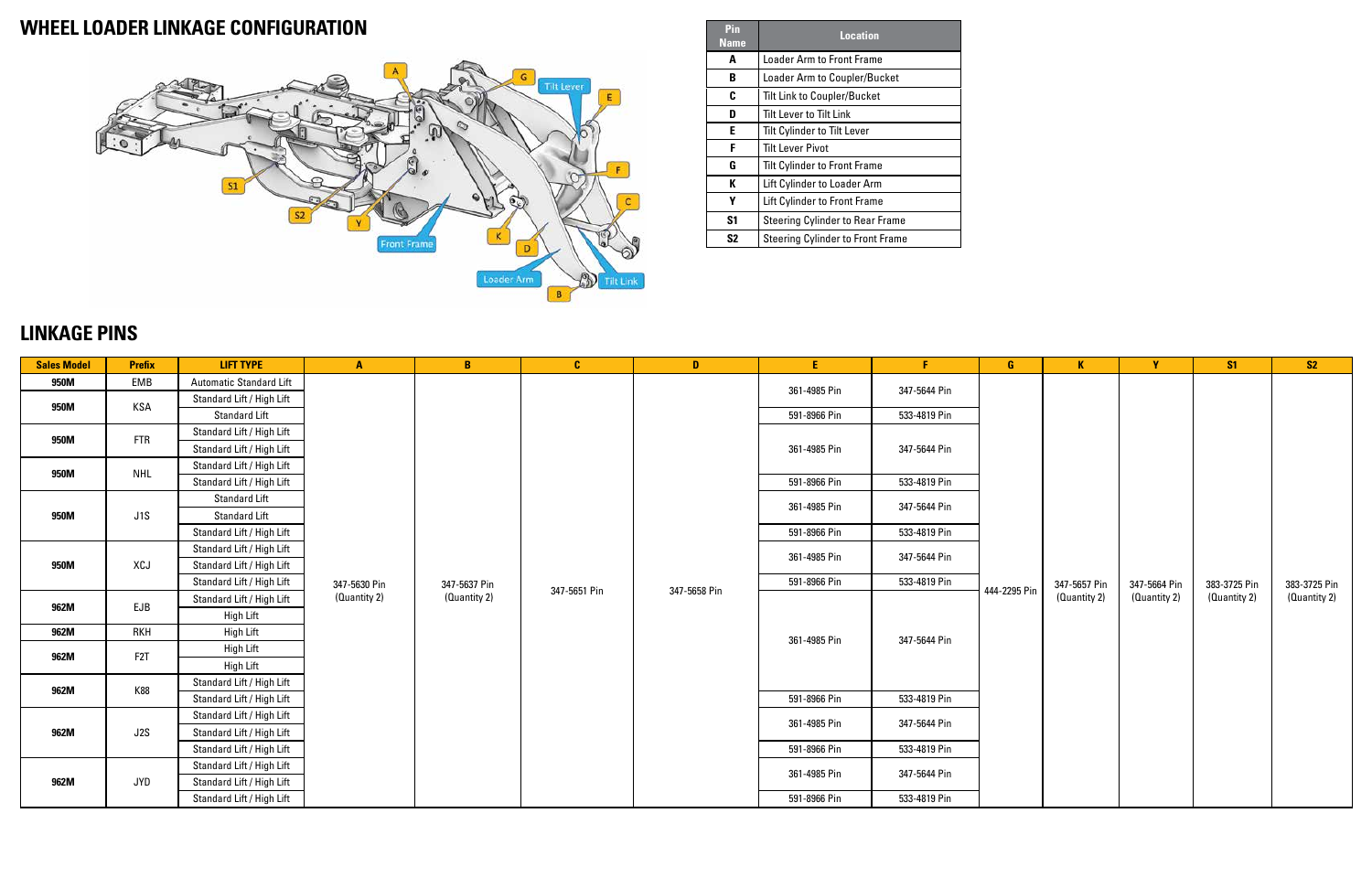#### **BEARINGS AND BUSHINGS**

| <b>Sales Model</b> | <b>Prefix</b>    | <b>LIFT TYPE</b>               | $\mathbf{A}$    | B.                         | $\mathbf{c}$ | D              | E.             | F.                                               | G                |                                                               | $\mathbf{v}$                 | S1                                 | S <sub>2</sub>                      |  |  |  |
|--------------------|------------------|--------------------------------|-----------------|----------------------------|--------------|----------------|----------------|--------------------------------------------------|------------------|---------------------------------------------------------------|------------------------------|------------------------------------|-------------------------------------|--|--|--|
| 950M               | EMB              | <b>Automatic Standard Lift</b> |                 |                            |              |                |                | 374-4658 Bushing                                 |                  | 9J-7100 Bushing (Quantity 2)                                  |                              |                                    |                                     |  |  |  |
| 950M               | <b>KSA</b>       | Standard Lift / High Lift      |                 |                            |              |                |                |                                                  |                  | 493-5906 Bearing (Quantity 2)                                 |                              |                                    |                                     |  |  |  |
|                    |                  | <b>Standard Lift</b>           |                 |                            |              |                |                | 541-0103 Bearing                                 |                  |                                                               |                              |                                    |                                     |  |  |  |
| 950M               | <b>FTR</b>       | Standard Lift / High Lift      |                 |                            |              |                |                |                                                  |                  | 9J-7100 Bushing (Quantity 2)                                  |                              |                                    |                                     |  |  |  |
|                    |                  | Standard Lift / High Lift      |                 |                            |              |                |                | 374-4658 Bushing                                 |                  |                                                               |                              |                                    |                                     |  |  |  |
| 950M               | <b>NHL</b>       | Standard Lift / High Lift      |                 |                            |              |                |                |                                                  |                  |                                                               |                              |                                    |                                     |  |  |  |
|                    |                  | Standard Lift / High Lift      |                 |                            |              |                |                | 541-0103 Bearing                                 |                  |                                                               |                              |                                    |                                     |  |  |  |
|                    |                  | Standard Lift                  |                 |                            |              |                |                | 374-4658 Bushing                                 |                  | 493-5906 Bearing (Quantity 2)                                 |                              |                                    |                                     |  |  |  |
| 950M               | J1S              | <b>Standard Lift</b>           |                 |                            |              |                |                |                                                  |                  |                                                               |                              |                                    |                                     |  |  |  |
|                    |                  | Standard Lift / High Lift      |                 |                            |              |                |                | 541-0103 Bearing                                 |                  |                                                               |                              |                                    |                                     |  |  |  |
|                    |                  | Standard Lift / High Lift      |                 |                            |              |                |                |                                                  |                  |                                                               |                              | 374-4658 Bushing                   | 9J-7100 Bushing (Quantity 2)        |  |  |  |
| 950M               | <b>XCJ</b>       | Standard Lift / High Lift      |                 |                            |              |                |                |                                                  | 360-3135 Bushing | 493-5906 Bearing (Quantity 2)<br>9J-7100 Bushing (Quantity 2) | 9J-7100 Bushing (Quantity 2) | 9M-1328<br>Bearing<br>(Quantity 2) | 364-8483<br>Bearing<br>(Quantity 2) |  |  |  |
|                    |                  | Standard Lift / High Lift      | 7P-3194 Bushing | 394-1178<br><b>Bushing</b> | 1V-8241      | 1V-8241        | 360-3135       | 541-0103 Bearing                                 |                  |                                                               |                              |                                    |                                     |  |  |  |
| 962M               | <b>EJB</b>       | Standard Lift / High Lift      | (Quantity 2)    | (Quantity 2)               | Bushing      | <b>Bushing</b> | <b>Bushing</b> |                                                  |                  |                                                               |                              |                                    |                                     |  |  |  |
|                    |                  | High Lift                      |                 |                            |              |                |                |                                                  |                  |                                                               |                              |                                    |                                     |  |  |  |
| 962M               | <b>RKH</b>       | High Lift                      |                 |                            |              |                |                | 374-4658 Bushing                                 |                  | 493-5906 Bearing (Quantity 2)                                 |                              |                                    |                                     |  |  |  |
| 962M               | F <sub>2</sub> T | <b>High Lift</b>               |                 |                            |              |                |                |                                                  |                  | 9J-7100 Bushing (Quantity 2)                                  |                              |                                    |                                     |  |  |  |
|                    |                  | High Lift                      |                 |                            |              |                |                |                                                  |                  |                                                               |                              |                                    |                                     |  |  |  |
| 962M               | K88              | Standard Lift / High Lift      |                 |                            |              |                |                |                                                  |                  | 493-5906 Bearing (Quantity 2)                                 |                              |                                    |                                     |  |  |  |
|                    |                  | Standard Lift / High Lift      |                 |                            |              |                |                | 541-0103 Bearing                                 |                  |                                                               |                              |                                    |                                     |  |  |  |
|                    |                  | Standard Lift / High Lift      |                 |                            |              |                |                | 374-4658 Bushing<br>9J-7100 Bushing (Quantity 2) |                  |                                                               |                              |                                    |                                     |  |  |  |
| 962M               | J2S              | Standard Lift / High Lift      |                 |                            |              |                |                |                                                  |                  |                                                               |                              |                                    |                                     |  |  |  |
|                    |                  | Standard Lift / High Lift      |                 |                            |              |                |                | 541-0103 Bearing                                 |                  | 493-5906 Bearing (Quantity 2)                                 |                              |                                    |                                     |  |  |  |
|                    |                  | Standard Lift / High Lift      |                 |                            |              |                |                | 374-4658 Bushing                                 |                  |                                                               |                              |                                    |                                     |  |  |  |
| 962M               | JYD              | Standard Lift / High Lift      |                 |                            |              |                |                |                                                  |                  | 9J-7100 Bushing (Quantity 2)                                  |                              |                                    |                                     |  |  |  |
|                    |                  | Standard Lift / High Lift      |                 |                            |              |                |                | 541-0103 Bearing                                 |                  | 493-5906 Bearing (Quantity 2)                                 |                              |                                    |                                     |  |  |  |

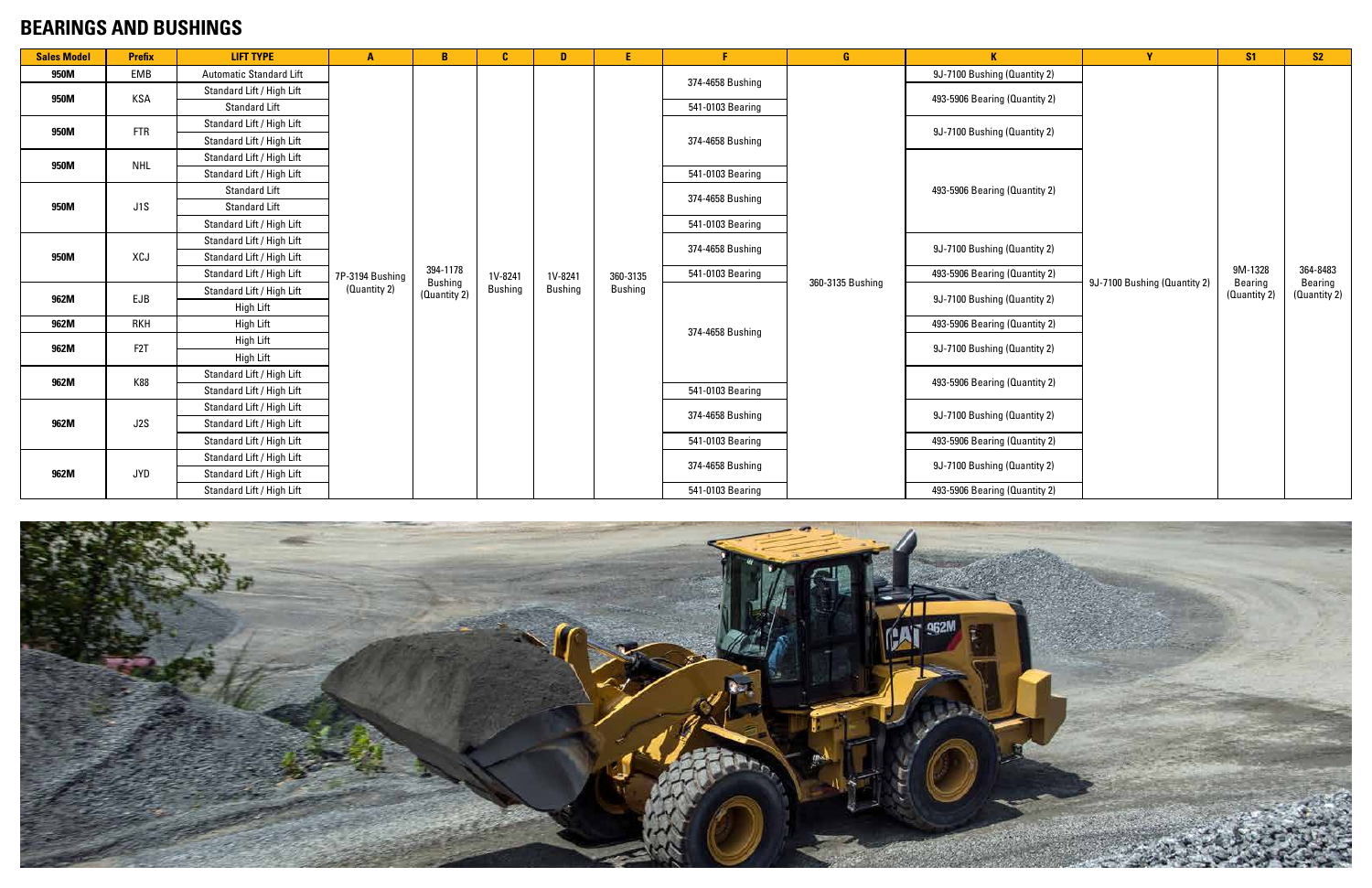#### **SEALS**

| <b>Sales Model</b> | <b>Prefix</b>    | <b>LIFT TYPE</b>               | A                            | $\mathbf{B}$                 | $\mathbf{c}$                 | D                            | E.                           |                            | G            | $\mathbf{K}$ | <b>Y</b>     | S1                     | S <sub>2</sub>         |
|--------------------|------------------|--------------------------------|------------------------------|------------------------------|------------------------------|------------------------------|------------------------------|----------------------------|--------------|--------------|--------------|------------------------|------------------------|
| 950M               | EMB              | <b>Automatic Standard Lift</b> |                              |                              |                              |                              |                              |                            |              |              |              |                        |                        |
| 950M               | <b>KSA</b>       | Standard Lift / High Lift      |                              |                              |                              |                              |                              | 9X-4601 Seal (Quantity 2)  |              |              |              |                        |                        |
|                    |                  | <b>Standard Lift</b>           |                              |                              |                              |                              |                              | 166-1498 Seal (Quantity 2) |              |              |              |                        |                        |
| 950M               | <b>FTR</b>       | Standard Lift / High Lift      |                              |                              |                              |                              |                              |                            |              |              |              |                        |                        |
|                    |                  | Standard Lift / High Lift      |                              |                              |                              |                              |                              | 9X-4601 Seal (Quantity 2)  |              |              |              |                        |                        |
| 950M               | <b>NHL</b>       | Standard Lift / High Lift      |                              |                              |                              |                              |                              |                            |              |              |              |                        |                        |
|                    |                  | Standard Lift / High Lift      |                              |                              |                              |                              |                              | 166-1498 Seal (Quantity 2) |              |              |              |                        |                        |
|                    |                  | <b>Standard Lift</b>           |                              |                              |                              |                              |                              | 9X-4601 Seal (Quantity 2)  |              |              |              |                        | 2D-4867 Grease Fitting |
| 950M               | J1S              | <b>Standard Lift</b>           |                              |                              |                              | 5P-3193 Seal<br>(Quantity 2) | 5P-3193 Seal<br>(Quantity 2) |                            |              |              | 7K-9211 Seal | 2D-4867 Grease Fitting |                        |
|                    |                  | Standard Lift / High Lift      |                              |                              |                              |                              |                              | 166-1498 Seal (Quantity 2) |              |              |              |                        |                        |
|                    |                  | Standard Lift / High Lift      | 7K-9216 Seal<br>(Quantity 4) |                              | 5P-3193 Seal<br>(Quantity 2) |                              |                              | 9X-4601 Seal (Quantity 2)  |              |              |              |                        |                        |
| 950M               | XCJ              | Standard Lift / High Lift      |                              | 7K-9208 Seal<br>(Quantity 4) |                              |                              |                              |                            |              |              |              |                        |                        |
|                    |                  | Standard Lift / High Lift      |                              |                              |                              |                              |                              | 166-1498 Seal (Quantity 2) | 5P-3193 Seal | 7K-9211 Seal |              |                        |                        |
| 962M               | <b>EJB</b>       | Standard Lift / High Lift      |                              |                              |                              |                              |                              |                            |              |              | (Quantity 2) | (Quantity 4)           | (Quantity 4)           |
|                    |                  | <b>High Lift</b>               |                              |                              |                              |                              |                              |                            |              |              |              |                        |                        |
| 962M               | <b>RKH</b>       | High Lift                      |                              |                              |                              |                              |                              | 9X-4601 Seal (Quantity 2)  |              |              |              |                        |                        |
| 962M               | F <sub>2</sub> T | High Lift                      |                              |                              |                              |                              |                              |                            |              |              |              |                        |                        |
|                    |                  | <b>High Lift</b>               |                              |                              |                              |                              |                              |                            |              |              |              |                        |                        |
| 962M               | K88              | Standard Lift / High Lift      |                              |                              |                              |                              |                              |                            |              |              |              |                        |                        |
|                    |                  | Standard Lift / High Lift      |                              |                              |                              |                              |                              | 166-1498 Seal (Quantity 2) |              |              |              |                        |                        |
|                    |                  | Standard Lift / High Lift      |                              |                              |                              |                              |                              | 9X-4601 Seal (Quantity 2)  |              |              |              |                        |                        |
| 962M               | J2S              | Standard Lift / High Lift      |                              |                              |                              |                              |                              |                            |              |              |              |                        |                        |
|                    |                  | Standard Lift / High Lift      |                              |                              |                              |                              |                              | 166-1498 Seal (Quantity 2) |              |              |              |                        |                        |
|                    |                  | Standard Lift / High Lift      |                              |                              |                              |                              |                              | 9X-4601 Seal (Quantity 2)  |              |              |              |                        |                        |
| 962M               | <b>JYD</b>       | Standard Lift / High Lift      |                              |                              |                              |                              |                              |                            |              |              |              |                        |                        |
|                    |                  | Standard Lift / High Lift      |                              |                              |                              |                              |                              | 166-1498 Seal (Quantity 2) |              |              |              |                        |                        |

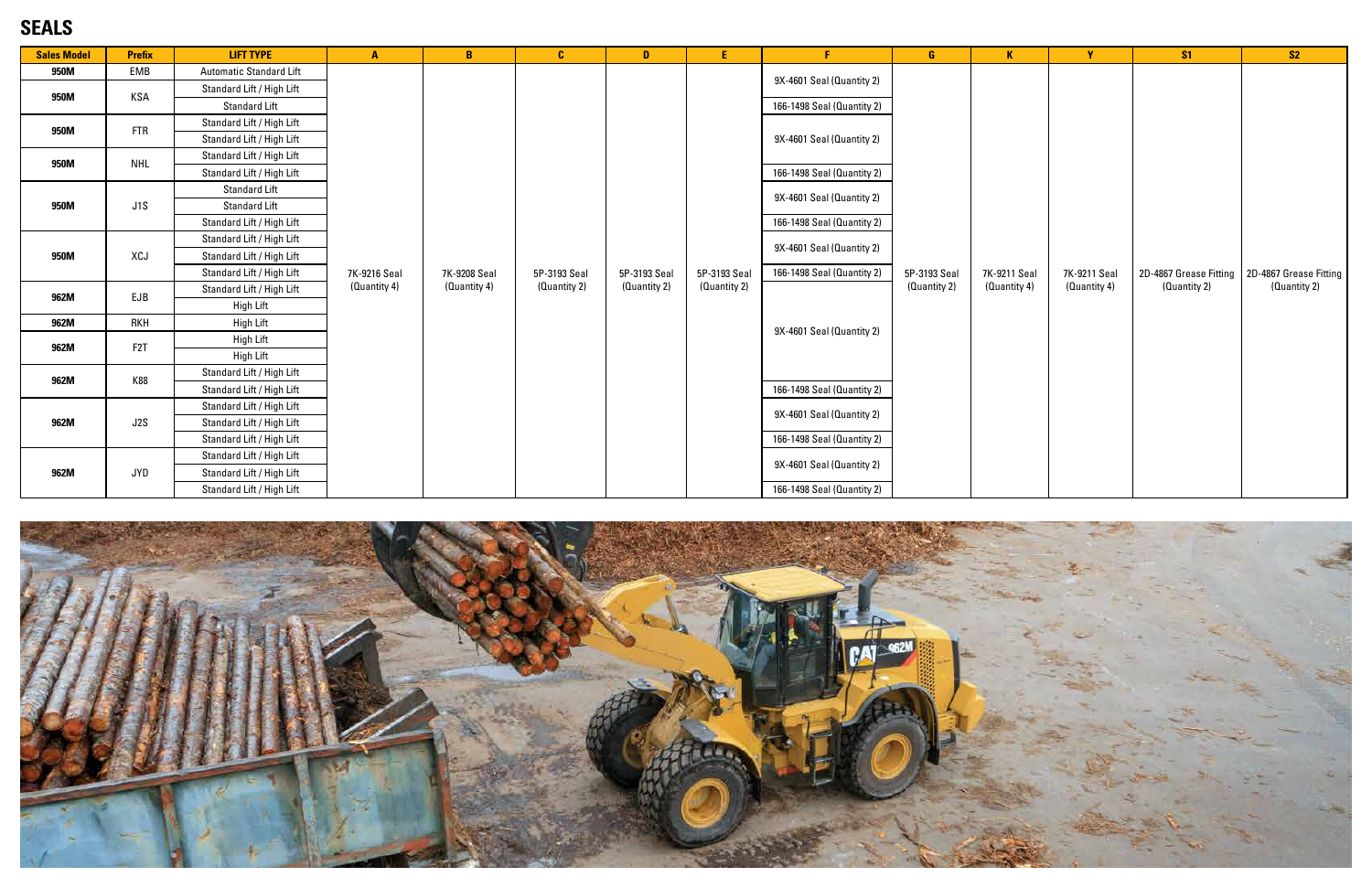#### **RETENTION HARDWARE**

| <b>Sales</b><br><b>Model</b> | <b>Prefix</b>                                                        | <b>LIFT TYPE</b>                                                                        | $\mathbf{A}$                                                                                                                                                                                                                                                                                                                                                                                    | B                                                                                                                                                     | <b>C</b>                                         | D                                                |                                                    | F                                                  | G                                 | $\mathbf{K}$                                                                                     | Y                                                                  | S <sub>1</sub>                                                                                           | S <sub>2</sub>                                                                                                                                        |
|------------------------------|----------------------------------------------------------------------|-----------------------------------------------------------------------------------------|-------------------------------------------------------------------------------------------------------------------------------------------------------------------------------------------------------------------------------------------------------------------------------------------------------------------------------------------------------------------------------------------------|-------------------------------------------------------------------------------------------------------------------------------------------------------|--------------------------------------------------|--------------------------------------------------|----------------------------------------------------|----------------------------------------------------|-----------------------------------|--------------------------------------------------------------------------------------------------|--------------------------------------------------------------------|----------------------------------------------------------------------------------------------------------|-------------------------------------------------------------------------------------------------------------------------------------------------------|
| 950M                         | EMB                                                                  | <b>Automatic Standard Lift</b>                                                          | 41-0575 Shim (Quantity 4)<br>4I-0576 Shim (Quantity 4)<br>41-0577 Shim (Quantity 4)<br>096-6467 Washer (Quantity 2)<br>8T-4780 Bolt (Quantity 2)                                                                                                                                                                                                                                                | 8R-2912 Washer (Quantity 4)<br>8R-2913 Washer (Quantity 4)<br>8T-5439 Washer (Quantity 2)<br>9K-9731 Spacer (Quantity 2)<br>7X-2563 Bolt (Quantity 2) |                                                  |                                                  |                                                    | 128-0957 Washer<br>132-5528 Spacer<br>7X-2563 Bolt |                                   |                                                                                                  |                                                                    |                                                                                                          |                                                                                                                                                       |
|                              | KSA                                                                  | Standard Lift / High Lift                                                               | 4I-0576 Shim (Quantity 12)<br>096-6467 Washer (Quantity 2)<br>8T-4780 Bolt (Quantity 2)<br>41-0575 Shim (Quantity 4)<br>41-0576 Shim (Quantity 4)<br>41-0577 Shim (Quantity 4)<br>096-6467 Washer (Quantity 2)<br>8T-4780 Bolt (Quantity 2)                                                                                                                                                     | 8R-2912 Washer (Quantity 12)<br>8T-5439 Washer (Quantity 2)<br>9K-9731 Spacer (Quantity 2)<br>7X-2563 Bolt (Quantity 2)                               |                                                  |                                                  |                                                    |                                                    |                                   |                                                                                                  |                                                                    |                                                                                                          |                                                                                                                                                       |
| 950M                         |                                                                      | <b>Standard Lift</b>                                                                    |                                                                                                                                                                                                                                                                                                                                                                                                 |                                                                                                                                                       |                                                  |                                                  |                                                    | 128-0957 Washer<br>217-9902 Washer<br>7X-2563 Bolt |                                   |                                                                                                  |                                                                    |                                                                                                          |                                                                                                                                                       |
| 950M                         | <b>FTR</b>                                                           | Standard Lift / High Lift                                                               |                                                                                                                                                                                                                                                                                                                                                                                                 |                                                                                                                                                       |                                                  |                                                  |                                                    |                                                    |                                   |                                                                                                  |                                                                    |                                                                                                          |                                                                                                                                                       |
|                              |                                                                      | Standard Lift / High Lift                                                               |                                                                                                                                                                                                                                                                                                                                                                                                 | 8R-2912 Washer (Quantity 4)<br>8R-2913 Washer (Quantity 4)<br>8T-5439 Washer (Quantity 2)<br>9K-9731 Spacer (Quantity 2)<br>7X-2563 Bolt (Quantity 2) |                                                  |                                                  |                                                    | 128-0957 Washer<br>132-5528 Spacer<br>7X-2563 Bolt |                                   |                                                                                                  |                                                                    |                                                                                                          |                                                                                                                                                       |
|                              | Standard Lift / High Lift<br><b>NHL</b><br>Standard Lift / High Lift |                                                                                         |                                                                                                                                                                                                                                                                                                                                                                                                 |                                                                                                                                                       |                                                  |                                                  |                                                    |                                                    |                                   |                                                                                                  |                                                                    |                                                                                                          |                                                                                                                                                       |
| 950M                         |                                                                      | 4I-0576 Shim (Quantity 12)<br>096-6467 Washer (Quantity 2)<br>8T-4780 Bolt (Quantity 2) | 8R-2912 Washer (Quantity 12)<br>8T-5439 Washer (Quantity 2)<br>9K-9731 Spacer (Quantity 2)<br>7X-2563 Bolt (Quantity 2)                                                                                                                                                                                                                                                                         |                                                                                                                                                       |                                                  |                                                  | 128-0957 Washer<br>217-9902 Washer<br>7X-2563 Bolt |                                                    |                                   |                                                                                                  |                                                                    |                                                                                                          |                                                                                                                                                       |
| 950M                         | J1S                                                                  | Standard Lift / High Lift                                                               |                                                                                                                                                                                                                                                                                                                                                                                                 |                                                                                                                                                       | 8T-5439 Washer<br>9K-9731 Spacer<br>7X-2563 Bolt | 8T-5439 Washer<br>9K-9731 Spacer<br>7X-2563 Bolt | 8T-5439 Washer<br>9K-9731 Spacer<br>7X-2563 Bolt   |                                                    | 8T-4192 Bolt<br>7G-8839<br>Spacer | 8T-5439 Washer<br>(Quantity 2)<br>9K-9731 Spacer<br>(Quantity 2)<br>7X-2562 Bolt<br>(Quantity 2) | 096-6467<br>Washer<br>(Quantity 2)<br>8T-4780 Bolt<br>(Quantity 2) | 7G-8839 Spacer<br>(Quantity 2)<br>8T-4192 Bolt<br>(Quantity 2)<br>1K-6985 Retaining Ring<br>(Quantity 4) | 7G-8839 Spacer<br>(Quantity 2)<br>8T-4192 Bolt<br>(Quantity 2)<br>365-2565 Washer<br>(Quantity 4)<br>1K-6985<br><b>Retaining Ring</b><br>(Quantity 4) |
|                              |                                                                      | <b>Standard Lift</b>                                                                    | 41-0575 Shim (Quantity 4)<br>4I-0576 Shim (Quantity 4)<br>41-0577 Shim (Quantity 4)<br>096-6467 Washer (Quantity 2)<br>8T-4780 Bolt (Quantity 2)<br>4I-0576 Shim (Quantity 12)<br>096-6467 Washer (Quantity 2)<br>8T-4780 Bolt (Quantity 2)<br>41-0575 Shim (Quantity 4)<br>4I-0576 Shim (Quantity 4)<br>4I-0577 Shim (Quantity 4)<br>096-6467 Washer (Quantity 2)<br>8T-4780 Bolt (Quantity 2) | 8R-2912 Washer (Quantity 4)<br>8R-2913 Washer (Quantity 4)<br>8T-5439 Washer (Quantity 2)<br>9K-9731 Spacer (Quantity 2)<br>7X-2563 Bolt (Quantity 2) |                                                  |                                                  |                                                    | 128-0957 Washer<br>132-5528 Spacer<br>7X-2563 Bolt |                                   |                                                                                                  |                                                                    |                                                                                                          |                                                                                                                                                       |
|                              |                                                                      | Standard Lift / High Lift                                                               |                                                                                                                                                                                                                                                                                                                                                                                                 | 8R-2912 Washer (Quantity 12)<br>8T-5439 Washer (Quantity 2)<br>9K-9731 Spacer (Quantity 2)<br>7X-2563 Bolt (Quantity 2)                               |                                                  |                                                  |                                                    | 128-0957 Washer<br>217-9902 Washer<br>7X-2563 Bolt |                                   |                                                                                                  |                                                                    |                                                                                                          |                                                                                                                                                       |
| 950M                         | XCJ                                                                  | Standard Lift / High Lift                                                               |                                                                                                                                                                                                                                                                                                                                                                                                 |                                                                                                                                                       |                                                  |                                                  |                                                    |                                                    |                                   |                                                                                                  |                                                                    |                                                                                                          |                                                                                                                                                       |
|                              |                                                                      | Standard Lift / High Lift                                                               |                                                                                                                                                                                                                                                                                                                                                                                                 | 8R-2912 Washer (Quantity 4)<br>8R-2913 Washer (Quantity 4)<br>8T-5439 Washer (Quantity 2)<br>9K-9731 Spacer (Quantity 2)<br>7X-2563 Bolt (Quantity 2) |                                                  |                                                  |                                                    | 128-0957 Washer<br>132-5528 Spacer<br>7X-2563 Bolt |                                   |                                                                                                  |                                                                    |                                                                                                          |                                                                                                                                                       |
|                              |                                                                      | Standard Lift / High Lift                                                               | 4I-0576 Shim (Quantity 12)<br>096-6467 Washer (Quantity 2)<br>8T-4780 Bolt (Quantity 2)<br>4I-0575 Shim (Quantity 4)<br>41-0576 Shim (Quantity 4)<br>4I-0577 Shim (Quantity 4)<br>096-6467 Washer (Quantity 2)<br>8T-4780 Bolt (Quantity 2)                                                                                                                                                     | 8R-2912 Washer (Quantity 12)<br>8T-5439 Washer (Quantity 2)<br>9K-9731 Spacer (Quantity 2)                                                            |                                                  |                                                  |                                                    | 128-0957 Washer<br>217-9902 Washer<br>7X-2563 Bolt |                                   |                                                                                                  |                                                                    |                                                                                                          |                                                                                                                                                       |
| 962M                         | EJB                                                                  | Standard Lift / High Lift                                                               |                                                                                                                                                                                                                                                                                                                                                                                                 | 7X-2563 Bolt (Quantity 2)                                                                                                                             |                                                  |                                                  |                                                    |                                                    |                                   |                                                                                                  |                                                                    |                                                                                                          |                                                                                                                                                       |
|                              |                                                                      | High Lift                                                                               |                                                                                                                                                                                                                                                                                                                                                                                                 | 8R-2912 Washer (Quantity 4)<br>8R-2913 Washer (Quantity 4)<br>8T-5439 Washer (Quantity 2)<br>9K-9731 Spacer (Quantity 2)<br>7X-2563 Bolt (Quantity 2) |                                                  |                                                  |                                                    | 128-0957 Washer<br>132-5528 Spacer<br>7X-2563 Bolt |                                   |                                                                                                  |                                                                    |                                                                                                          |                                                                                                                                                       |
| 962M                         | <b>RKH</b>                                                           | High Lift                                                                               | 4I-0576 Shim (Quantity 12)<br>096-6467 Washer (Quantity 2)<br>8T-4780 Bolt (Quantity 2)<br>41-0575 Shim (Quantity 4)<br>4I-0576 Shim (Quantity 4)<br>4I-0577 Shim (Quantity 4)<br>096-6467 Washer (Quantity 2)<br>8T-4780 Bolt (Quantity 2)                                                                                                                                                     | 8R-2912 Washer (Quantity 12)<br>8T-5439 Washer (Quantity 2)                                                                                           |                                                  |                                                  |                                                    |                                                    |                                   |                                                                                                  |                                                                    |                                                                                                          |                                                                                                                                                       |
| 962M                         | F <sub>2</sub> T                                                     | High Lift                                                                               |                                                                                                                                                                                                                                                                                                                                                                                                 | 9K-9731 Spacer (Quantity 2)<br>7X-2563 Bolt (Quantity 2)                                                                                              |                                                  |                                                  |                                                    |                                                    |                                   |                                                                                                  |                                                                    |                                                                                                          |                                                                                                                                                       |
|                              |                                                                      | High Lift                                                                               |                                                                                                                                                                                                                                                                                                                                                                                                 | 8R-2912 Washer (Quantity 4)<br>8R-2913 Washer (Quantity 4)<br>8T-5439 Washer (Quantity 2)<br>9K-9731 Spacer (Quantity 2)<br>7X-2563 Bolt (Quantity 2) |                                                  |                                                  |                                                    |                                                    |                                   |                                                                                                  |                                                                    |                                                                                                          |                                                                                                                                                       |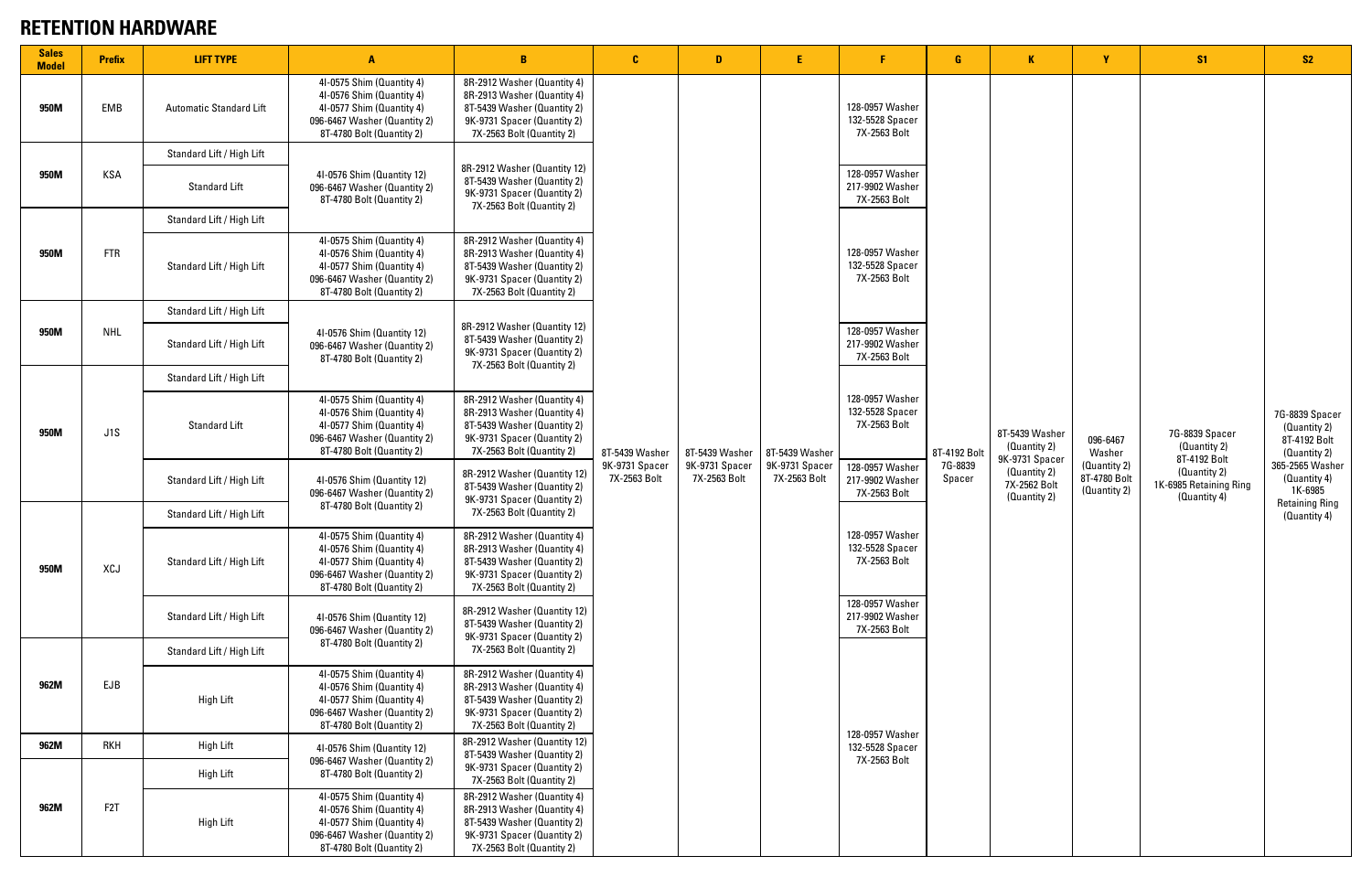| <b>Sales</b><br><b>Model</b> | <b>Prefix</b> | <b>LIFT TYPE</b>          |                                                                                                                                                                                                                                                                                                                                        | R                                                                                                                                                     | C                                                |                                                  | E                                                |                                                    | G                              |                                                                |                                                        | S <sub>1</sub>                                                                                           | S <sub>2</sub>                                                                                                                                        |
|------------------------------|---------------|---------------------------|----------------------------------------------------------------------------------------------------------------------------------------------------------------------------------------------------------------------------------------------------------------------------------------------------------------------------------------|-------------------------------------------------------------------------------------------------------------------------------------------------------|--------------------------------------------------|--------------------------------------------------|--------------------------------------------------|----------------------------------------------------|--------------------------------|----------------------------------------------------------------|--------------------------------------------------------|----------------------------------------------------------------------------------------------------------|-------------------------------------------------------------------------------------------------------------------------------------------------------|
| 962M                         | K88           | Standard Lift / High Lift | 4I-0576 Shim (Quantity 12)<br>096-6467 Washer (Quantity 2)<br>8T-4780 Bolt (Quantity 2)<br>4I-0575 Shim (Quantity 4)<br>41-0576 Shim (Quantity 4)<br>4I-0577 Shim (Quantity 4)<br>096-6467 Washer (Quantity 2)<br>8T-4780 Bolt (Quantity 2)<br>4I-0576 Shim (Quantity 12)<br>096-6467 Washer (Quantity 2)<br>8T-4780 Bolt (Quantity 2) | 8R-2912 Washer (Quantity 12)<br>8T-5439 Washer (Quantity 2)<br>9K-9731 Spacer (Quantity 2)<br>7X-2563 Bolt (Quantity 2)                               |                                                  |                                                  |                                                  |                                                    |                                |                                                                |                                                        |                                                                                                          |                                                                                                                                                       |
|                              |               | Standard Lift / High Lift |                                                                                                                                                                                                                                                                                                                                        |                                                                                                                                                       |                                                  |                                                  |                                                  | 128-0957 Washer<br>217-9902 Washer<br>7X-2563 Bolt |                                |                                                                |                                                        |                                                                                                          |                                                                                                                                                       |
| 962M                         | J2S           | Standard Lift / High Lift |                                                                                                                                                                                                                                                                                                                                        |                                                                                                                                                       |                                                  |                                                  |                                                  |                                                    |                                |                                                                |                                                        |                                                                                                          |                                                                                                                                                       |
|                              |               | Standard Lift / High Lift |                                                                                                                                                                                                                                                                                                                                        | 8R-2912 Washer (Quantity 4)<br>8R-2913 Washer (Quantity 4)<br>8T-5439 Washer (Quantity 2)<br>9K-9731 Spacer (Quantity 2)<br>7X-2563 Bolt (Quantity 2) | 8T-5439 Washer<br>9K-9731 Spacer<br>7X-2563 Bolt | 8T-5439 Washer<br>9K-9731 Spacer<br>7X-2563 Bolt | 8T-5439 Washer<br>9K-9731 Spacer<br>7X-2563 Bolt | 128-0957 Washer<br>132-5528 Spacer<br>7X-2563 Bolt |                                | 8T-5439 Washer                                                 | 096-6467                                               | 7G-8839 Spacer<br>(Quantity 2)<br>8T-4192 Bolt<br>(Quantity 2)<br>1K-6985 Retaining Ring<br>(Quantity 4) | 7G-8839 Spacer<br>(Quantity 2)<br>8T-4192 Bolt<br>(Quantity 2)<br>365-2565 Washer<br>(Quantity 4)<br>1K-6985<br><b>Retaining Ring</b><br>(Quantity 4) |
|                              |               | Standard Lift / High Lift |                                                                                                                                                                                                                                                                                                                                        | 8R-2912 Washer (Quantity 12)<br>8T-5439 Washer (Quantity 2)<br>9K-9731 Spacer (Quantity 2)<br>7X-2563 Bolt (Quantity 2)                               |                                                  |                                                  |                                                  | 128-0957 Washer<br>217-9902 Washer<br>7X-2563 Bolt | 8T-4192 Bolt<br>7G-8839 Spacer | (Quantity 2)<br>9K-9731 Spacer<br>(Quantity 2)<br>7X-2562 Bolt | Washer<br>(Quantity 2)<br>8T-4780 Bolt<br>(Quantity 2) |                                                                                                          |                                                                                                                                                       |
| 962M                         | JYD           | Standard Lift / High Lift |                                                                                                                                                                                                                                                                                                                                        |                                                                                                                                                       |                                                  |                                                  |                                                  |                                                    |                                | (Quantity 2)                                                   |                                                        |                                                                                                          |                                                                                                                                                       |
|                              |               | Standard Lift / High Lift | 4I-0575 Shim (Quantity 4)<br>41-0576 Shim (Quantity 4)<br>4I-0577 Shim (Quantity 4)<br>096-6467 Washer (Quantity 2)<br>8T-4780 Bolt (Quantity 2)                                                                                                                                                                                       | 8R-2912 Washer (Quantity 4)<br>8R-2913 Washer (Quantity 4)<br>8T-5439 Washer (Quantity 2)<br>9K-9731 Spacer (Quantity 2)<br>7X-2563 Bolt (Quantity 2) |                                                  |                                                  |                                                  | 128-0957 Washer<br>132-5528 Spacer<br>7X-2563 Bolt |                                |                                                                |                                                        |                                                                                                          |                                                                                                                                                       |
|                              |               | Standard Lift / High Lift | 4I-0576 Shim (Quantity 12)<br>096-6467 Washer (Quantity 2)<br>8T-4780 Bolt (Quantity 2)                                                                                                                                                                                                                                                | 8R-2912 Washer (Quantity 12)<br>8T-5439 Washer (Quantity 2)<br>9K-9731 Spacer (Quantity 2)<br>7X-2563 Bolt (Quantity 2)                               |                                                  |                                                  |                                                  | 128-0957 Washer<br>217-9902 Washer<br>7X-2563 Bolt |                                |                                                                |                                                        |                                                                                                          |                                                                                                                                                       |



#### **RETENTION HARDWARE (CONTINUED)**